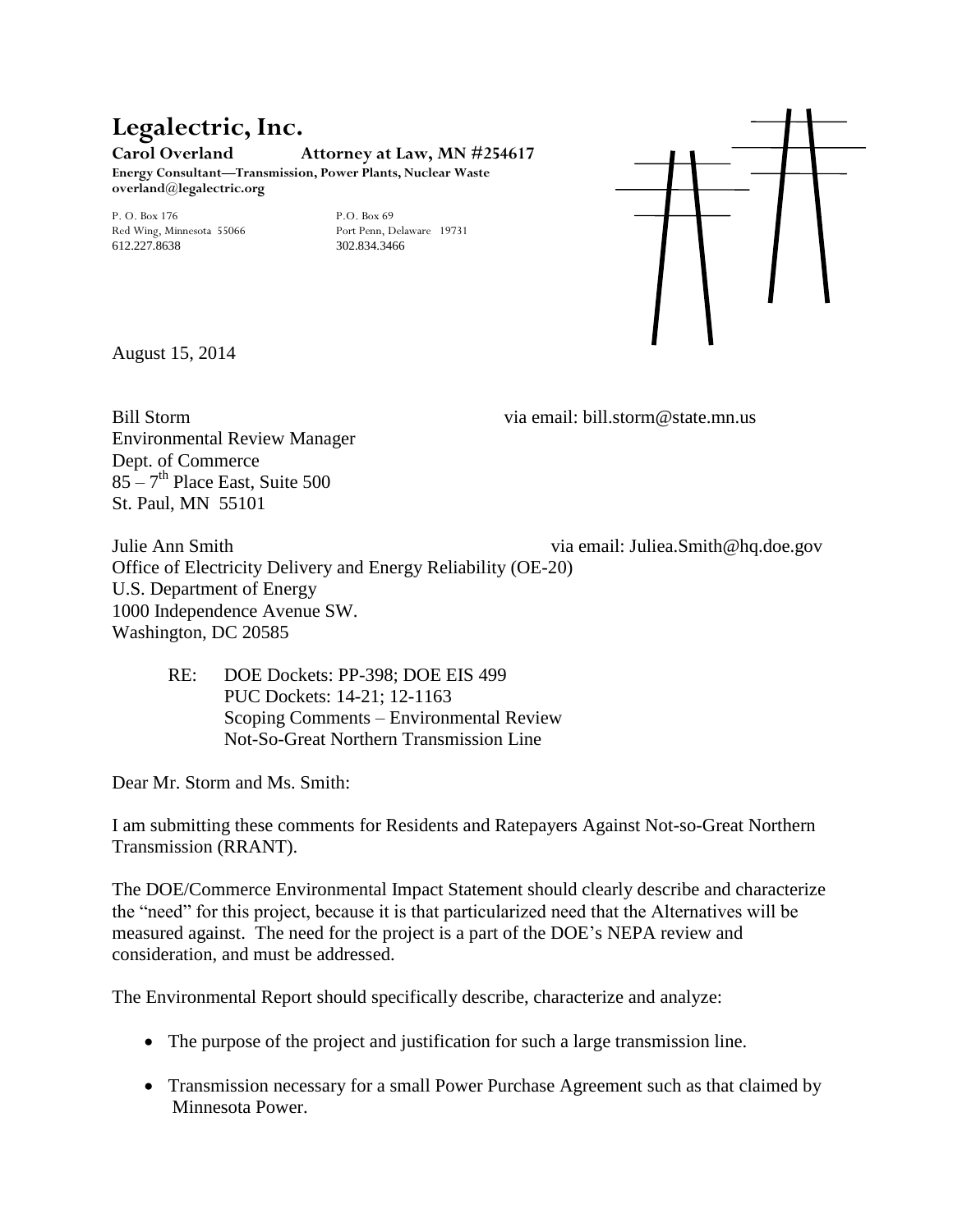- Contractual terms between Manitoba Hydro and Minnesota Power requiring construction and operation of a transmission line, whether there are design and capacity specifications, cost ceiling, etc.
- Transmission necessary for a much larger amount of export how much export is possible with this project as proposed.
- The purpose of the project, weighing its purpose as both a public or private purpose.
- The environmental and policy impacts of building transmission across the border and through Minnesota for export.
- Disclose and analyze the design of this project, specifically the voltage, size of conductor (1192 Bunting?), and number of conductors bundled, and the maximum and projected peak ampacity and MVA. Then, plug this range of numbers into a chart and determine the potential EMF levels, from a modest PPA sized load to the emergency rating, and a couple in-between "expected" load levels.
- The total acreage of Right-of-Way required, and types of land (fields, interior curtilage, shared right-of-way with other infrastructure, lake and river crossings, wetlands, etc.)..
- Alternatives will be analyzed but what alternatives alternatives to what? This is a project "needed" to transmit a nominal amount of electricity under a PPA between Minnesota Power and Manitoba Hydro, and the rest is for export. So given that "need" claim, what alternatives are there? This is transmission for profit. Is the search on for an alternative revenue stream as an alternative? Are there alternatives to satisfy this "want" that pretends to be a need? The ER should independently address alternatives to the stated need, that of the 250 MW PPA, the claimed 750 MW capacity, and the "need" for export capacity up to the emergency rating of the line.
- The type of project, as if it is a transmission line for export, it cannot accomplish export if the project's line goes only to the Blackberry substation.
- The timing of this project, as proposed, must be considered, both for purposes of the 250 MW PPA, the potential 133 MW PPA, and for purposes of export, which cannot be accomplished if the project's line goes only to the Blackberry substation.
- Demand side management should be analyzed as an alternative, both within the Minnesota Power system and in Minnesota.
- The inherent inefficiency of transmission over long distances must be quantified and the line loss of the length of transmission from the generation source to the Blackberry substation must be determined. How many MW of line loss will be added by adding this project alone (calculated at varying loading, S, M & L)? How many MW of line loss are claimed to be avoided by adding this line for varying loading  $(S, M & L)$ ?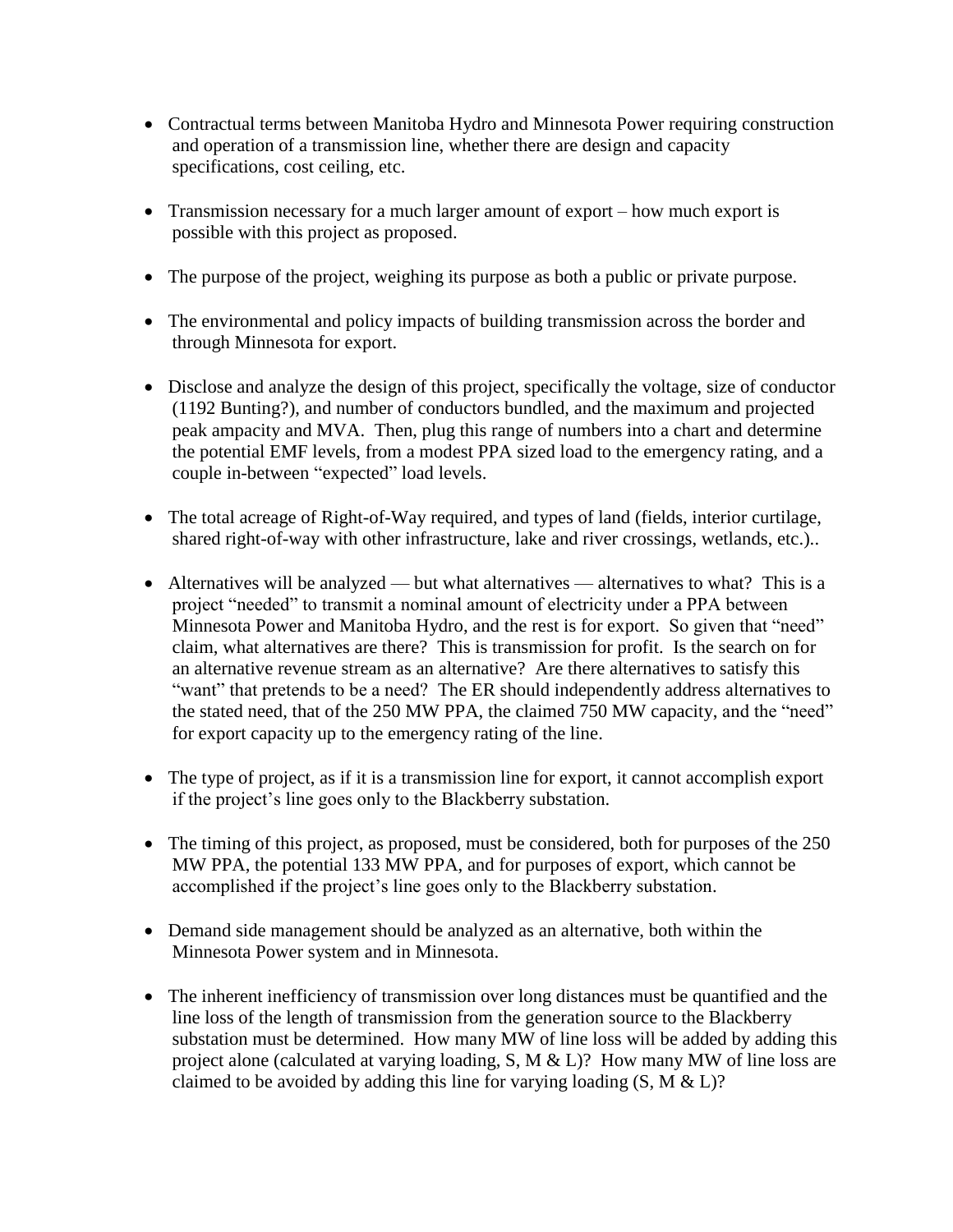- This project is part of a much larger whole, both north of Minnesota and east of Minnesota.
- To avoid segmentation, the environmental review for this project must consider impacts of the whole project. This project is an integral part of a much larger project in the U.S. and Canada which is currently under NFAT review in Canada. The Environmental Review must consider cumulative impacts of the entire project including the dam and transmission proposed in Canada. But for those, this project would not have been proposed.

The environmental information gleaned for the Canadian part of this project should be incorporated into the U.S. DOE and Minnesota EIS, particularly the aspects regarding need:

- [Macro Environmental Considerations –](http://pub.gov.mb.ca/nfat/mnp_report_jan_20_2014.pdf) MNP
	- o [Errata Summary](http://pub.gov.mb.ca/nfat/nfat/pdf/errata_summary_feb1414.pdf)
	- o [Macro Environmental Considerations UPDATED](http://pub.gov.mb.ca/nfat/nfat/pdf/macro_environmental_conserations_redacted.pdf)

The EIS must also consider impacts of the whole project heading eastward. Will it function electrically if it ends at the Blackberry Substation, as this application states? Will it need the "Phase II" segment from Blackberry to Arrowhead to function? Will it need to go over the U.P. across the bridge and down towards Detroit to achieve the "benefits" claimed in this application?



Figure E-2: Northern Area Study Transmission Options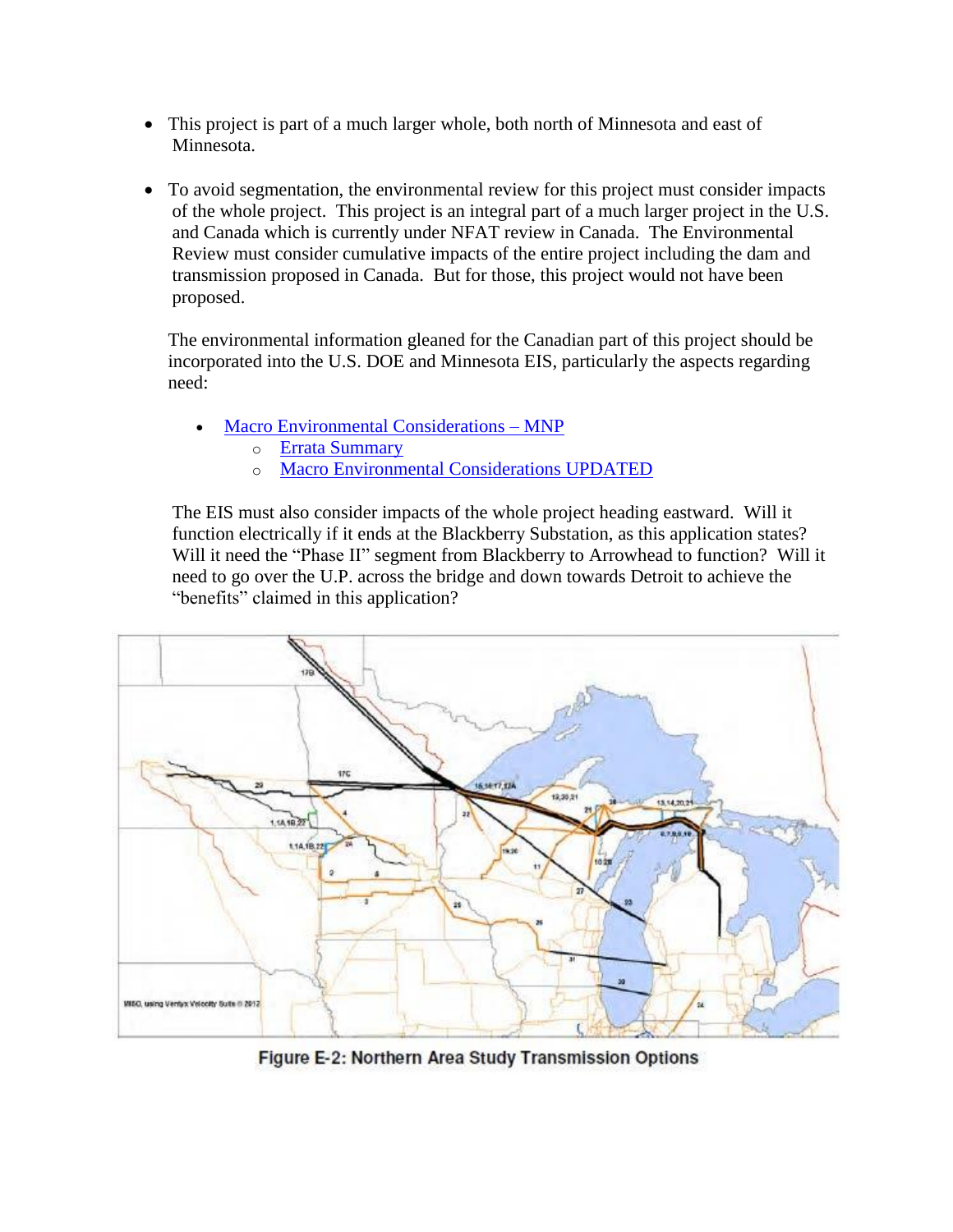The EIS should also look at the whole of the project when considering costs and/or benefits. It is designed, modeled as a whole, not as a small piece. What are the costs of the entire project and its supporting projects?

- How will the utility acquire the land necessary for this project? Under the laws of the state of Minnesota, is eminent domain an option for a private purpose project such as this, one for a PPA of 250 MW and for export?
- The EIS should consider reconductoring and/or double circuiting the existing lines from Manitoba to the US.
- The size of this, meaning both the voltage and conductor configuration, should be balanced against the claim of need for this project.
- If the western route proposed by Xcel Energy, connecting into its Fargo-Metro CapX near Barnesville, is considered as an alternative, what is the ability of that alternative to address Minnesota Power's "need" for transmission for its PPA and its agreement to build transmission in associated with that PPA, and desire for eastern export?